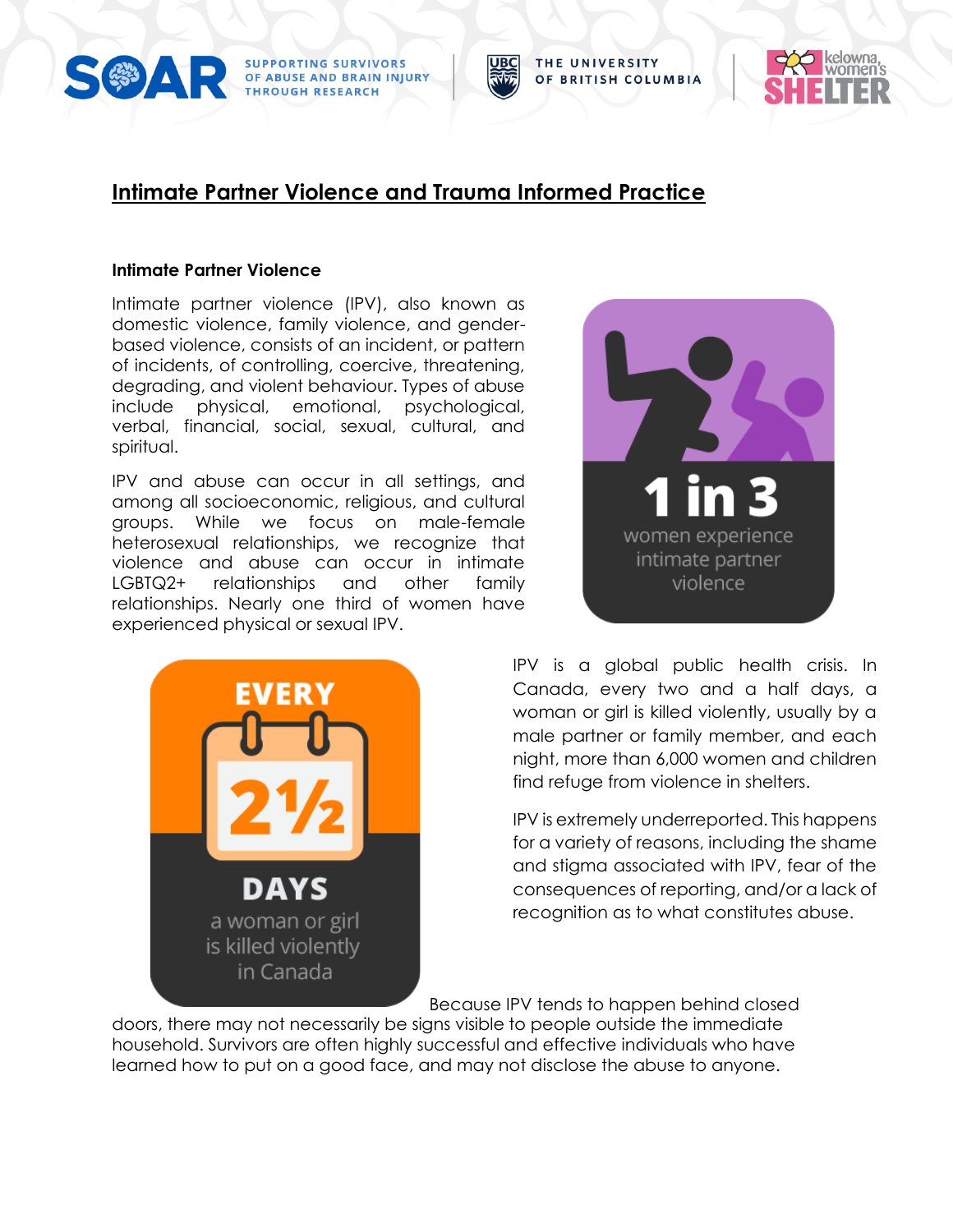

SUPPORTING SURVIVORS<br>Of ABUSE AND BRAIN INJURY **THROUGH RESEARCH** 

THE UNIVERSITY OF BRITISH COLUMBIA



That said, becoming familiar with the Cycle of Abuse, which outlines the pattern of how violence escalates and explodes, and the possible signs of abuse are good ways to become more aware.

### **Possible Signs of Physical Abuse (Suspected Abuse Tool)**

- Bruises, welts, cuts, or wounds, cigarette or rope burn marks, or blood on person/clothes.
- Internal injuries, including broken or fractured bones, sprains, or muscle injuries.
- Painful body movements, such as limping, trouble sitting/standing (not illness related).
- Coded or vague/indirect references to sexual assault or unwanted sexual advances. (Bass et al., 2001)

## **Possible Signs of Psychological Abuse**



- Sense of resignation and hopelessness with vague references to mistreatment.
- Behavior that is passive, helpless, withdrawn
- Anxious, trembling, clinging, fearful, scared of someone/something.
- Self-blame for current situation or partner/caregiver behavior.
- Excuses constantly made for partner's moods or behaviours. (Bass et al., 2001)

# **Possible Signs of Neglect by Others or Self**

- Unclean physical appearance.
- Inadequate food or meal preparation supplies in household.
- Underweight, physically frail or weak, or dehydrated.
- Under or overuse of, or confusion about, prescription, or over-the-counter, medications.
- Inadequate utilities, including lack of heat, water, electricity, and toilet facilities.
- Unsafe or unclean environment, including insect infestation, or unmaintained animals.
- Neglected household finances, including unpaid bills or rent. (Bass et al., 2001)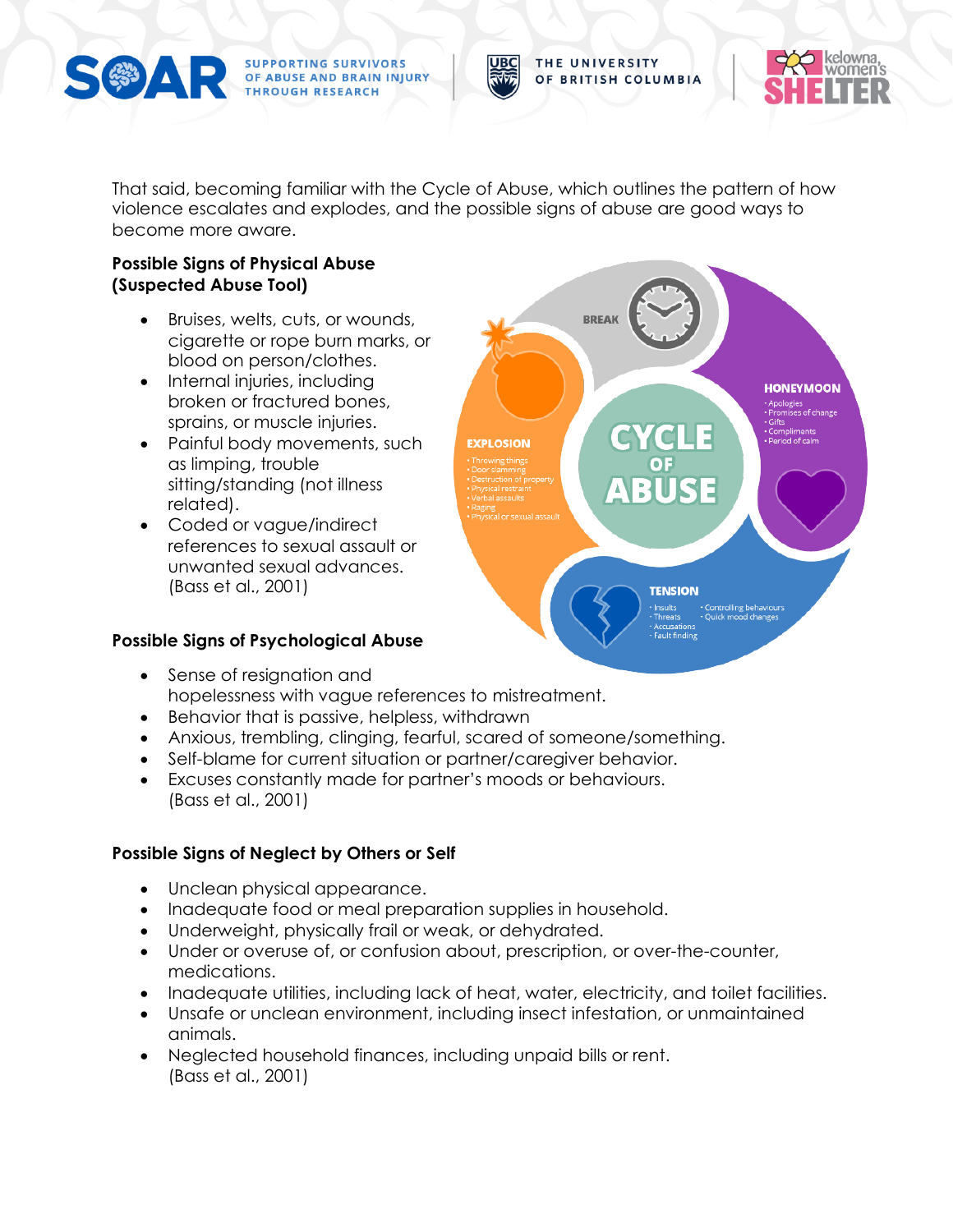

**SUPPORTING SURVIVORS<br>OF ABUSE AND BRAIN INJURY THROUGH RESEARCH** 



THE UNIVERSITY OF BRITISH COLUMBIA



### **Possible Signs of Exploitation**

- Overpayment for goods or services
- Unexplained changes in power of attorney, wills, or other legal documents.
- Missing personal belongings.
- Lack of access to personal or family finances. (Bass et al., 2001)

### **Trauma Informed Practice**

A common question that arises in any discussion of IPV is: "Why doesn't she just leave?" While the more appropriate question is "Why does he hurt her?", there are a range of complex and nuanced reasons a woman might maintain a relationship with a violent and abusive partner.

- Fear A woman is most at risk for physical harm and death at the time of leaving an abusive partner or in the period after she leaves. On some level, then, she may in fact be safer by remaining in the relationship.
- Guilt Having committed to her partner, and their life together, a woman will often feel a strong sense of guilt at the idea of leaving. She may also believe things he's said about the abuse being her fault, and feel she has a responsibility to stay, and try to make things better.
- Stigma It's a difficult thing to admit the person you love is hurting you. Many women fear the stigma and victim-blaming that often accompany acknowledgement of abuse.
- Finances A woman may have chosen to stay home and raise her children fulltime, and would now find it difficult to secure meaningful employment to support herself and her family if she leaves. She may also be a victim of financial abuse, and have no access to any of the family's financial resources in order to plan, and make, her escape.
- Children A woman may stay in a violent relationship for the sake of her children, believing they are better off with both parents than in a so-called "broken" home.
- Lack of support Being in an abusive relationship can be very isolating, and a woman may not feel she has the necessary support from family or friends to take steps to leave.
- Love While the relationship may be abusive, he's not always violent, and this is the man she loves.

Understanding the reasons a woman may stay with, or return to, her abuser is critical in being able to offer support. Those who work with survivors of IPV focus on having empathy and being trauma informed. A trauma-informed practice:

Recognizes trauma has varied, and devastating, short and long-term effects, including post-traumatic stress disorder (PTSD) and complex PTSD,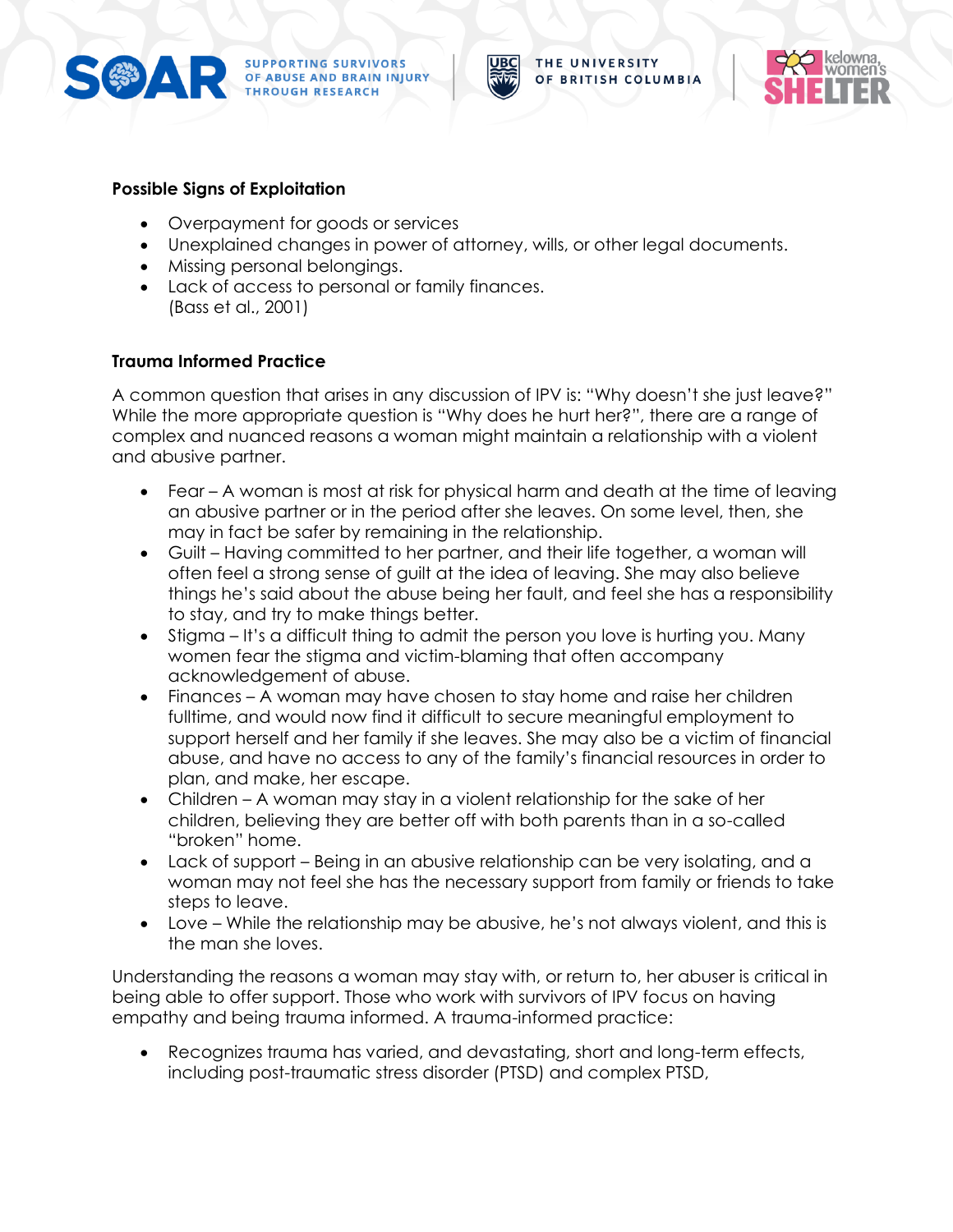

SUPPORTING SURVIVORS<br>Of ABUSE AND BRAIN INJURY **THROUGH RESEARCH** 



hypervigilance, anxiety, depression, emotional dysregulation, and memory loss, and incorporates that framework into all interactions.

- Emphasizes physical, psychological, and emotional safety for the survivor above all else.
- Creates opportunities for survivors to rebuild their sense of control, personal agency, and empowerment, all of which suffer in the midst of an abusive relationship.
- Meets women where they are at, suspending personal judgment and supporting the survivor rather than telling her what she "should" or "needs" to do. Whether this is the first, or fifth time, she's left her abusive partner (research shows it takes on average seven times leaving to leave for good), the support offered must be constant.

Here are some ideas on how to take a trauma-informed approach when interacting with a survivor:

- Acknowledge and name the violence.
- Be clear the abuser is at fault.
- Honour the survivor's resistance.
- Challenge victim-blaming messages.
- Let her judge her choices.
- Listen and support.

Language matters, particularly when interacting with survivors of violence and abuse. Here are some ideas on what to say to a survivor:

- "You didn't deserve this. It's not your fault."
- "I'm sorry this happened to you."
- "I'm concerned about you."
- "How can I help?"
- "It sounds like you're doing the best you can."
- "I'm here to listen."

Here are some ideas on what not to say to a survivor:

- "You should leave him."
- "Why haven't you left him?"
- "You have to call the police."
- "You should go to marriage counselling."
- "Why didn't you go to the hospital?"
- "Maybe you're over-reacting."
- "I always thought he was such a great guy."

Educating yourself on the dynamics of abuse and coercive control, and becoming familiar with the resources in your community, will also help you be a more effective ally and support to survivors who may otherwise not know where to turn.

Local support resources include: